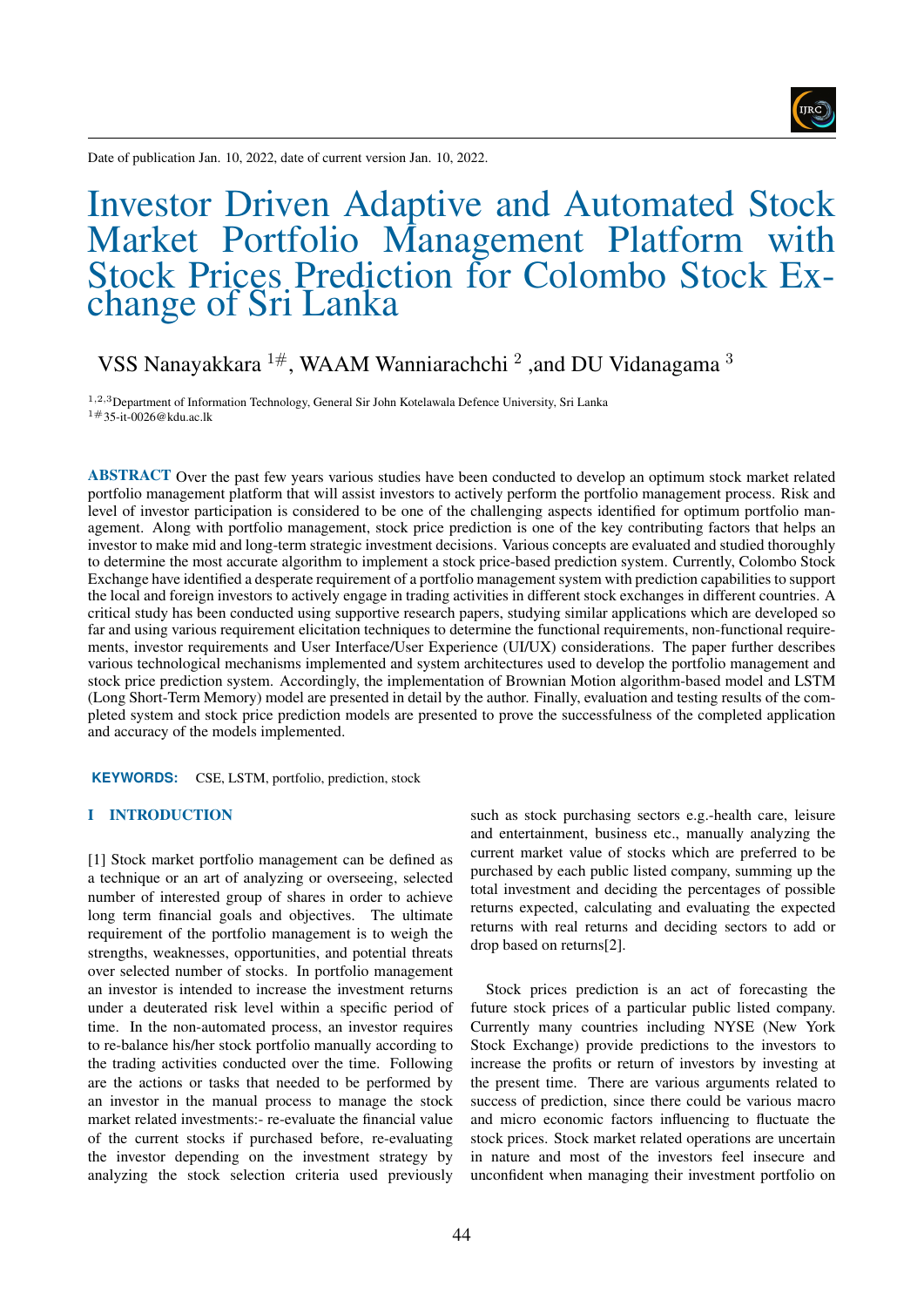

stock exchanges among different countries. One of the prime concern of investors, stakeholders and any other individual in the financial market is to successfully manage the stock market portfolio. On the other hand, investors face various difficulties in identifying public listed companies which have a sound growth prospects for investment.

In the current situation, Colombo Stock Exchange would not offer a feasible platform for the investors to manage, view, analyze and forecast the future behaviour of the stocks purchased by an investor. Currently many investors driven stock purchasing platforms are introduced in Srilanka and as well as in other foreign countries where investor could directly engage in buying/selling without any assistance from stockbroker or brokerage firm. With the development of said platforms, a need of a stock portfolio management and prediction platform are identified. Web and mobile responsive application is developed to facilitate the investors to manage and analyze local and foreign stock portfolio by including stock prices prediction module which support the investors to make decisions based on predicted behaviour of a particular stock.

# II PROBLEM DOMAIN

Currently in Sri Lanka, investors obtain assistance from various stock-brokering firms where stock broking advisors would assist an investor by advising, predicting the market, and managing the portfolio for the best investment return. On each transaction conducted on behalf of the investor a certain amount of brokerage is charged by the stockbrokering firm. If a local investor is interested to invest on international stock market either an investor could start purchasing stocks through an online platform using an E-wallet with dollar account or through a stock-brokering firm who is specialized in with international stock market transactions [3]. On considering the local/international situations if an investor needs to obtain a quick analysis or update of the current portfolio status, gains, loss, or any other information, he/she needs to request a portfolio summary through the broker or through the portfolio management access granted by the stock brokering firms. [4] CSE and Central bank of Sri Lanka have identified various frauds or illegal attempts actioned by stockbrokers due to lack of proper concertation, lack of knowledge on share market activities or lack of updated portfolio analysis knowledge with the investor. Due to the continuous fraud, malpractices and untransparent actions conducted by stockbrokers, CSE have identified a reluctance of potential investors to invest on share market and actively engage in large volumes of shares. One of the most popular incidents is Securities and Exchange Commission (SEC) filing a court cases against four well known stock brokering firms that have been operating over past few years. According to the SEC, these stocks brokering firms had involve in certain manipulation or creating abnormal/misleading situation with regard to a share price named "Radiant Gems International PLC" in 2011 which have interfered the smooth functioning of the share market. This has result in losing the credibility with regard to the shares among investors who have currently purchased shares or intended to purchase in the future.

At present Colombo Stock Exchange does not facilitate investors with an official stock market portfolio management platform with prediction capabilities. In the course of addressing the above-mentioned problems one of the drawbacks CSE has identified is the unavailability of fully responsive, functional, user friendly, ubiquitous, and free platform to add and manage the stocks own by an investor in his/her local or international portfolio. Stock prices prediction system would also assist an investor to make the most accurate financial strategic decisions before investing in a particular share according to the predicted data. This development will be the first official stock market portfolio management and prediction system for CSE in Sri Lanka.

# III LITRETURE REVIEW

A thorough analysis of previous literature has been conducted prior to the design and development of the system to obtain an in-depth knowledge on related theories, concepts that are related to the study.

# *A A. Stock Price Prediction Using LSTM, RNN AND CNN-Sliding Window Model*

[5] Forecasting could be defined as predicting the future behaviour or trends based on analyzing the relevant past historic data. Predictions are used in various systems in the industry such as in business sector, health care, education, time related activities etc. According to the paper forecasting could be divided in to three types- short term, medium term, and long-term forecasting. The main difference between forecasting types is the duration predicted in the future. To provide prediction a variable is considered, in the paper "price" is considered as an important variable. Stock price forecasting could be performed using various methods such as technical analysis, fundamental analysis, and time series-based forecasting. In Fundamental analysis the investment on a particular stock price is decided based upon the analysis on profits/returns, sales and other economic (micro and macro) factors. This is mainly suited for long term forecasting. Technical analysis uses the previous data (past stock prices) in order to predict the possible future price. Average/Mean is considered to be the main algorithm used to provide the predictions on the said type of analysis. It is mainly suited for short term forecasting. Time series-based forecasting mainly involve two types of algorithms namely, linear model and non-linear model.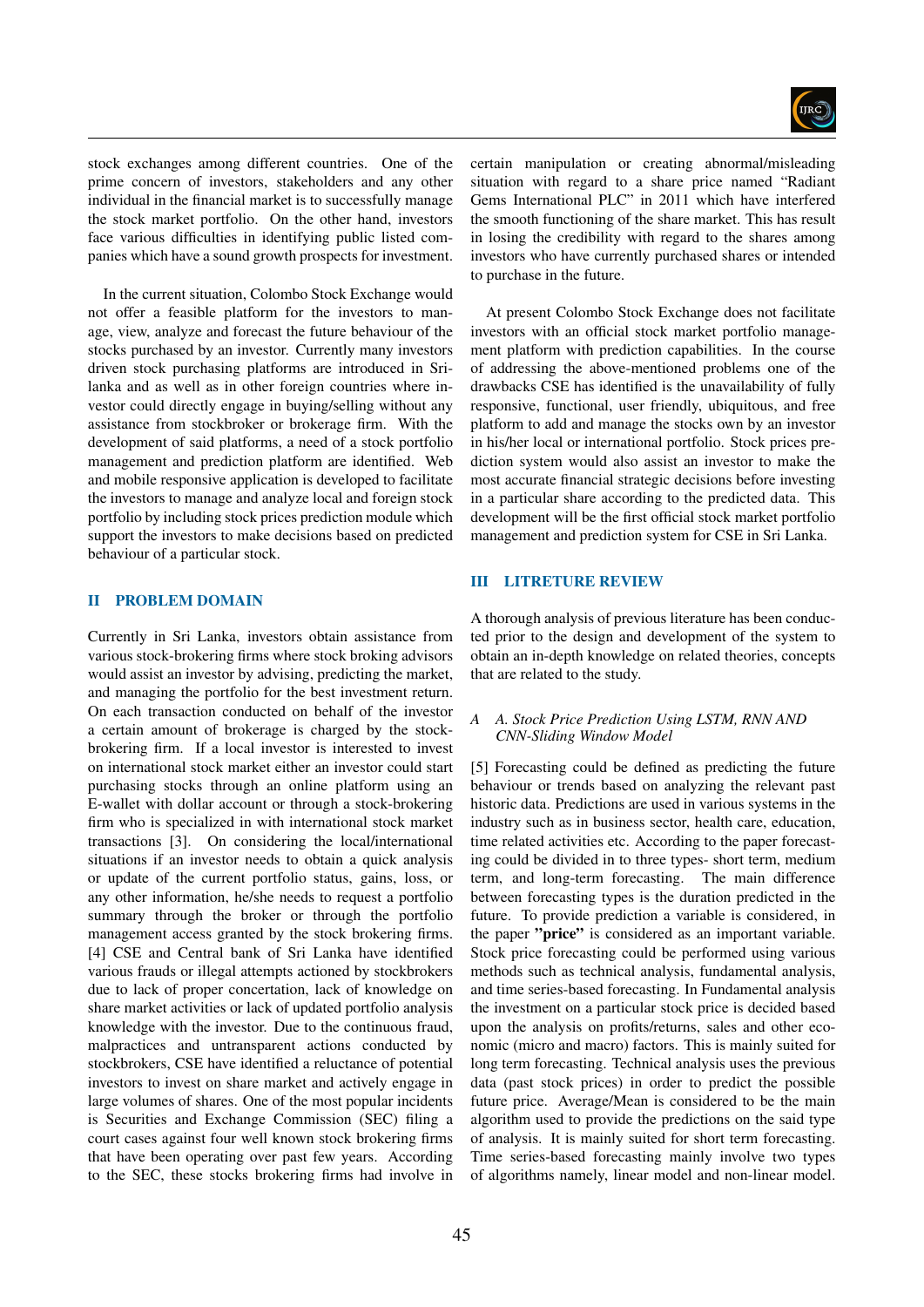

Series of time related data are analyzed and studied along with algorithms to predict the future. Based on the two types of algorithms the paper has stated linear models are not capable to identify a pattern or trend in a set of considered data. Inability to identify the latent dynamics within the data is considered to be the main reason for the above said drawback. Nonlinear model utilizes methods such as deep learning, neural networks and various other algorithms in order to provide predictions. The paper further evaluates concepts such as Multi-Layer Perceptron (MLP), Recursive Neural Networks (RNN), Convolutional Neural Network (CNN) and other types of machine learning techniques such as image processing, natural language processing which are utilized in testing the suitability to stock price predictions. One of the most feasible and proven method suggested by the paper is algorithms based on deep learning concepts. After completing several levels of self-learning process, deep learning has been able to identify a pattern, hidden trend and dynamics underlying with in the data analyzed.

Based on results of an experiment conducted by the author the paper recommends Convolutional Neural Network (CNN) predictions are more accurate when compared with the predictions from Recursive Neural Networks (RNN) and Long Short-Term Memory networks (LSTM). Since CNN does not rely on previous/historic data or information for prediction CNN model has been able to provide proven results. The CNN prediction process understands the patterns/dynamic changes in the current window. This is considered as one of the prime reasons for providing more accurate prediction results. LSTM and RNN depends on the historic information or data to predict the instances of the future. However, for short term predictions RNN and LSTM model were able to provide more accurate predictions according to the results of the experiments concluded by the author.

## *B MobiMine-Stock market monitoring platform*

[6] MobiMine is an intelligent cross platform accessible system for monitoring and analyzing stock market related data through a distributed data mining process. Investors could store the current portfolio related data on the application to manage and monitor the stocks. One of the important factors identified through the research paper is watchlist feature that allow investors to concentrate the stocks that they are interested to buy in the near future. The application is capable of constructing relationships between the data collected from various finance related data sources and the ultimate objective of identifying specific focus area of the investor to provide an enhance analysis process based on one's interest. Using the datamining process, details of a customized wish stock list will be delivered through the application. Existing portfolio management system depends on a manual input of wish stocks (stocks that are expected to purchase in the future). Manual based construction of watch list feature using the predefined focus area of the investor is often cumbersome and unpractical since investor cannot keep watch and analyze the market for a longer period of time when he/she is on the move. Investor based customize focus area development is the main requirement addressed through the application and it is focused on improving the watch stock list feature. Challenges faced by the author on developing above process are- difficulties on handling continuous flow of data from many incoming data streams, managing the limited wireless/ GSM network bandwidth when conducting the data mining process, representation of highly informative data within a limited small screen and managing the battery consumption when conducting high computational and processing tasks.

The application has been developed according to the client-server architecture where investors run the application on any type of handheld devices where as Mobine server sources the financial data streams. To ensure the smooth functioning of the application, it is designed to work without any issues on wireless low bandwidth network connections.

The main functional requirements addressed by the MobiMine application are as follows-

Portfolio Management- each investor is provided with a dashboard to manage, analyze stocks and to evaluate between different stocks performance, gains, losses etc. The investor could edit or delete details related to their stored portfolio from the application.

Area of Focus/Interest- The application delivers a more unique approach to track and monitor changes in the market by dividing the selected events as "interested to investor". The following are delivered through the focus area of the application- Watchlist feature- Each stock added by the investor on this section is assigned with a score. A higher score means more interesting and lower score means less interesting. The higher score marked stock are given more priority when delivering related data specific to that stock. Modules such as stock connection, stock nuggets and reporting module are different collection of services provided by the application to understand the dynamic and volatile nature of the market. MobiMine application employs various datamining techniques to collect and deliver stock market related data from variety of sources. One of the main function performed by the MobiMine server is, it collects related financial data from various related data sources available on the internet and stores them in the database in order to be used in the data mining process. The server receives the data feed in XML format. In order to perform the datamining various techniques such as clustering, statistical based algorithms, decision trees and Bayesian nets are used.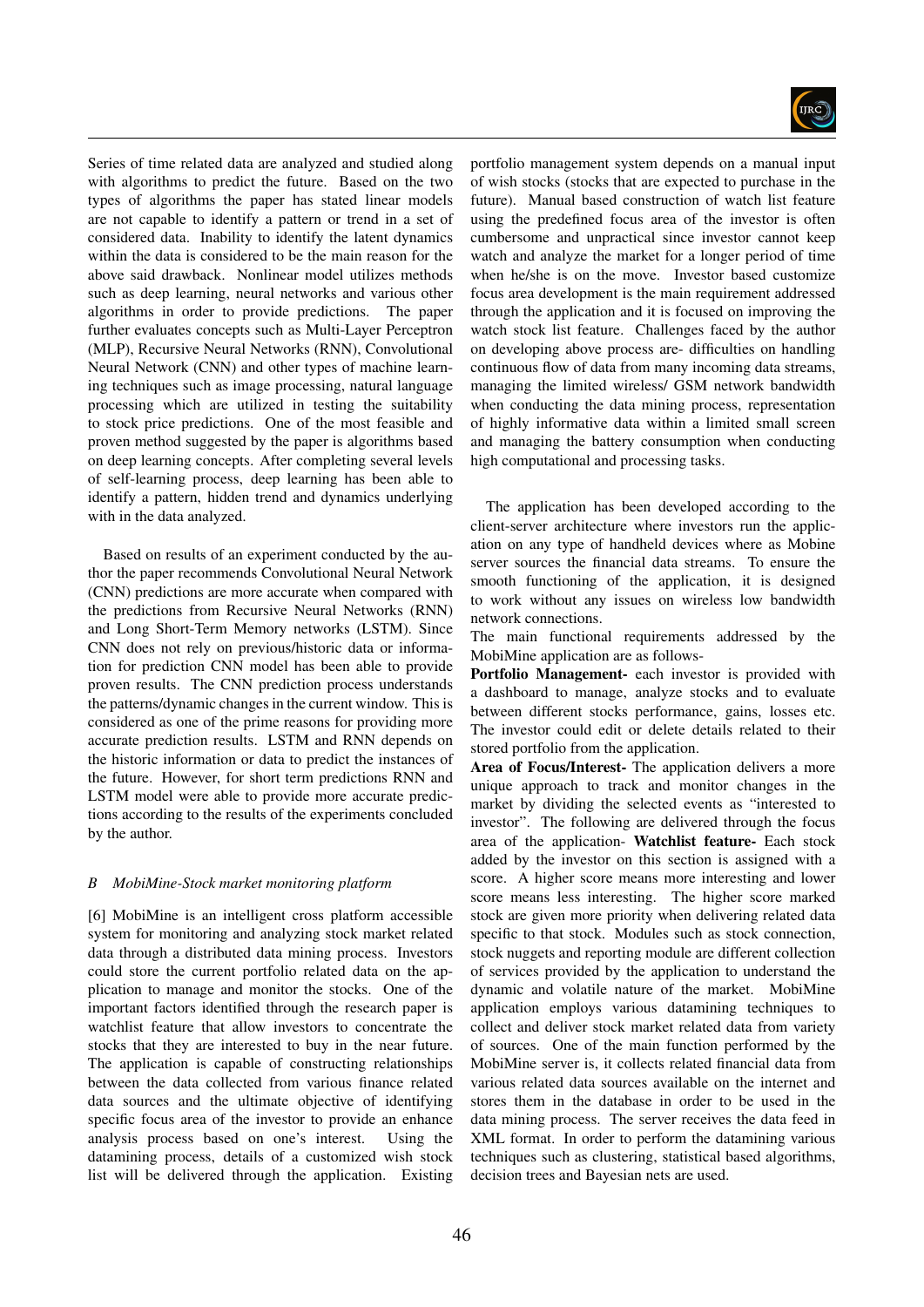

# *C Predicting Stock Prices Using LSTM*

[7] Due to the changing nature of various financial indicators the prices of stocks would fluctuate unexpectedly. This has been a difficult and a challenging factor for many stock analysts, investors and researchers who are keen on knowing the future behaviour or situation of the stock prices [8]. With the rapid development of technology and correct/appropriate utilization of important and informative indicators, behavioural predictions could be performed up to certain aspects. According to the author a significant explanation has been provided on the RNN (Recurrent Neural Networks) which is described as one of the powerful and well proved models on processing sequential related data. On the in-depth analysis of RNN, LSTM (Long Short-Term Memory) is identified as the most successful RNN's architecture. LSTM consists of memory cells which could be described as a computational unit that replaces hidden layer artificial related neurons among the networks. This structure helps to dynamically identify the data structure and associated patterns to provide more accurate high-capacity predictions. The overall paper is focused on presenting an in-depth idea on developing a prediction system on predicting the returns of NIFTY (50) using an LSTM model. Using historic dataset which contain 5 years of past stock prices the model training and validation activities are conducted [9].

The methodology section of the paper is explained using the background research activities conducted on experimenting the prediction activities of the NIFTY (50) stock prices. The following series of activities are conducted by the author when developing RNN and LSTM based model.

Step 1 -Preparation activities of the historic stock prices data. According to the paper, the window size of the dataset is 22 days and stock prices related data ranges between 01/01/2011 and 31/12/2016. Step 2- Pre-processing stage of data- At the pre-processing stage the following activities are conducted such as discretization of data- sorting filtering and determining the important features to be used when developing the prediction model, transformation of data, cleaning and integration of data. After the pre-processing stage, the dataset is divided as testing data and training data. When selecting data for training, the most recent data values are used. Step 3- Extraction of features-In feature extraction process more refined and most relevant features are selected in order to be used as input for the neural network. Step 4- Neural Network Training process- By assigning random weights and biases the neural network is trained in order to conduct the experiments. According to the paper the author has developed a LSTM model with sequential input layer. Along with sequential input

layer two dense layers and LSTM layers are used. Further LSTM model consists of activations namely "ReLU" and linear activation function with an output dense layer. Step 5- Prediction of results- In this final step the author evaluates the model by cross comparing the targeted values with the output values generated from the RNN output layer. Backpropagation algorithm could be identified as a significant action carried out by the author to reduce the difference between the derived results from the final model and targeted results. In here the initial biases and weights of the network set at earlier steps are readjusted to reduce the difference between the results. The paper highlights the analysis phase by which efficiency of the model is evaluated. In order to test the efficiency of the model a statistical equation namely, Root Mean Square Error (RMSE) is used. Using the value of the said equation the difference or error between the derived results and targeted results could be minimized. Accordingly, the figure below is extracted directly from the research paper to demonstrate the experimental results of the model outcomes. Various test cases with different parameter numbers and EPOCHS are stimulated by the author. Moreover, the stimulation conducted with the selected features such as High, Low, Open and Close along with 500 EPOCHS has provided the best results of 0.00983 and 0.00859 (testing with RMSE). Results of different parameters and EPOCHs is shown using the Figure 1.

| Parameters           | No. of<br>Epochs | Training<br><b>RMSE</b> | Testing<br><b>RMSE</b> |
|----------------------|------------------|-------------------------|------------------------|
| Open/Close           | 250              | 0.01491                 | 0.01358                |
| Open/Close           | 500              | 0.01027                 | 0.00918                |
| High/Low/Close       | 250              | 0.01511                 | 0.014                  |
| High/Low/Close       | 500              | 0.01133                 | 0.01059                |
| High/Low/Open/ Close | 250              | 0.0133                  | 0.01236                |
| High/Low/Open/ Close | 500              | 0.00983                 | 0.00859                |

Figure 1 : Results on different Epochs. Source: Research Paper [7]

On concluding the paper, the author proposes Long Short-Term Memory (LSTM) and Recurrent Neural Network (RNN) as a successful approach on predicting more accurate stock prices.

#### IV METHODOLOGY

As the primary data source research papers were critically studied, analyzed, and evaluated to understand the functionalities, challenges, theories, and concepts to obtain an in-depth knowledge on the research area. Along with the critical literature review various requirement elicitation techniques were used as secondary data sources to identify the functional and non-functional requirements of investors/users and officials of Colombo Stock Exchange.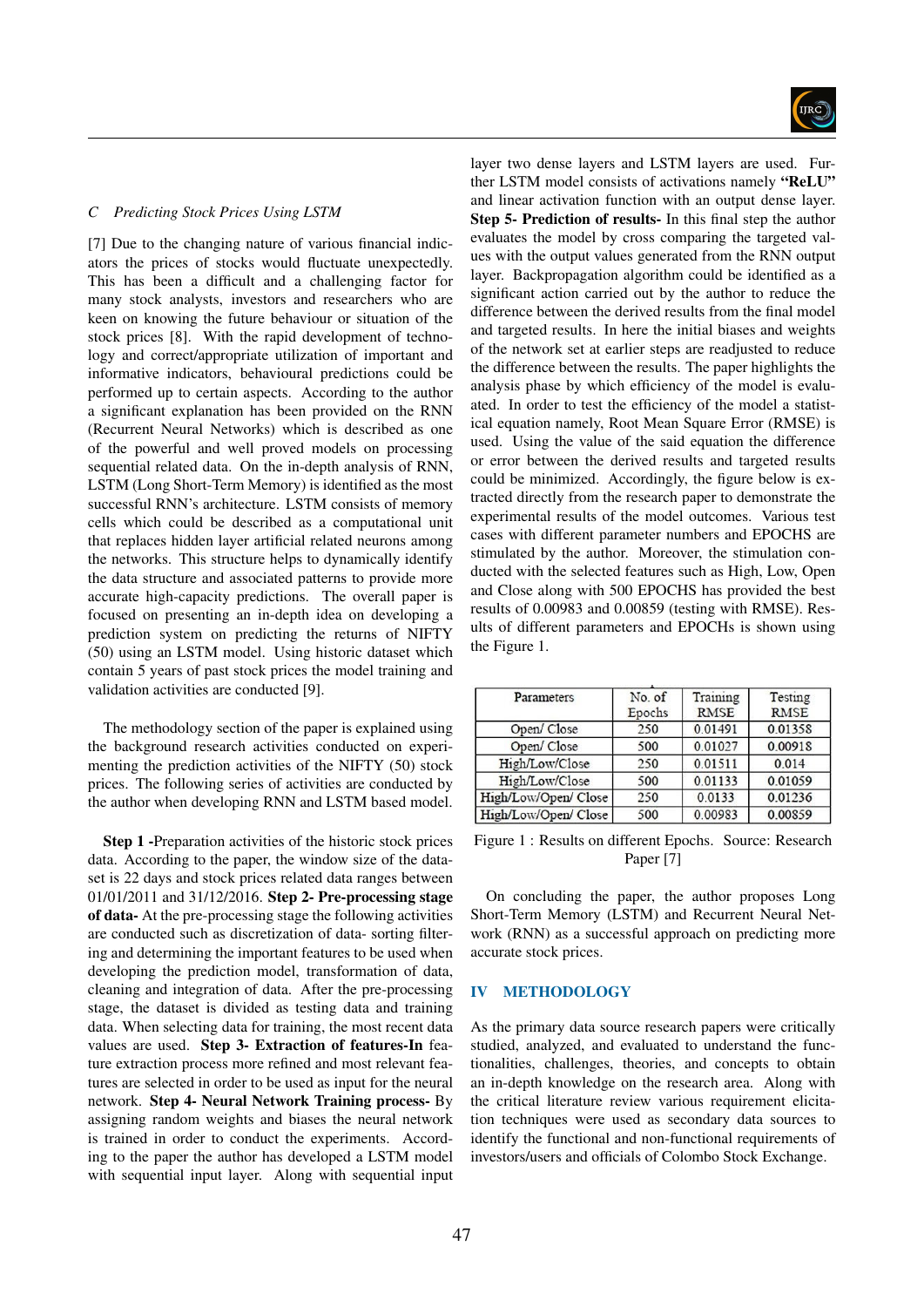

Several interviews were conducted to obtain detailed information from the CSE officials since the ultimate development is intended to be developed on behalf of CSE. By conducting an interview informative and detailed information from a broad perspective were collected from different type of stakeholders of the CSE. Several officials of CSE including head of R&D (Research and Development), Head of Public Relations Department and Chief Information Officer (CIO) of CSE were interviewed to obtain in-depth information on investor behaviour's, legal factors, functional requirements, and non-functional requirements. Questionnaires are used as the medium of collecting data from the investors. Questionnaire comprises of 17 questions covering a broad context with regard to system development including functional requirements, non-functional requirements, visual design aspects, UI/UX (User Interface/User Experience) and content management. Questionnaire was presented to a sample of 233 respondents and obtained their responses. As the participants investors who are currently engaged in various professions are selected such as doctors, engineers, judges, businessmen, teachers, accountants, architects etc. Responses derived from the questionnaire were subjected to a statistical analysis, which helped to determine functional requirements, non-functional requirements, important designing aspects considerations and user requirements. The responses from the questionnaire and information gathered from interviews are mainly considered when developing the proposed portfolio management and prediction system. After a comprehensive gap analysis, the following requirements and process were recognized as essential to the proposed system when addressing the important requirements identified throughout the study.

# *A A. Functional requirements*

Initially an investor could sign up and login to the system. First user could add stocks details by entering stock code name and selecting the Stock Exchange (New York stock exchange, Colombo Stock exchange). Along with the stock code, user can include the buying price of the share and volume of the shares purchased. Similarly, user could add the entire portfolio to the system which could be diversified between different shares belonging to various countries. Once the system is updated, each user will be provided an analysis of profit returns/losses, updated stock price details etc. Portfolio will automatically be updated once the market transaction goes online on country wise/stock market wise.

- Live and summarized stock market transaction dashboard presented based on user's selection.
- Ability to generate a detailed summary report on current portfolio in PDF format.
- Delivery of E-mail and SMS-text messages notifications on profits and losses incurred on current portfolio.
- Ability of adding and removing stocks of different countries/stock exchange and conduct portfolio-based customizations.
- Informative analysis of a particular share using candle stick chart filtered according to different time slots such as monthly, weekly, 30 days, 90 days, 180 days, and 360 days.
- "Wish Stock list feature" is integrated to analyze the stocks that are intended to invest in the near future.
- Future stock prices predictions using line graph representations, provided on each share based on user selection.
- Ability to update and change user/investor account related details such as personal information and password.

# Administrator-

Ability to obtain detailed analytics of the investors/users who are currently enrolled with the platform, Ability to obtain an overview of currently logged and active users and Ability to create new users and update personal information of existing users.

## *B Non-Functional requirements*

Availability (24x7), user friendly and highly interactive platform, privacy/security, and high performance to cope up with large workloads.

## *C Design and Development of the Application*

The following section of the paper provides a thorough insight of the developed application as a proposed solution to the stated problem. This sections deeply justifies various technological mechanisms implemented in order to develop and embed the previously identified requirements in the system.

Web based platform is developed using Hyper Text Markup Language (HTML), Materialize CSS, Bootstrap and React.js as frontend framework and back ended using PHP with required 3rd party libraries. MySQL relational databases will be used for managing and storing data. The whole application runs on the base of four API endpoints. Two JSON based API's will be used to retrieve data on international stock exchange and another XML based API is used to retrieve data from Colombo Stock Exchange (Officially provided by CSE to fulfill the current development purposes). The logic behind the portfolio management and stock analyzer goes along with the data return in JSON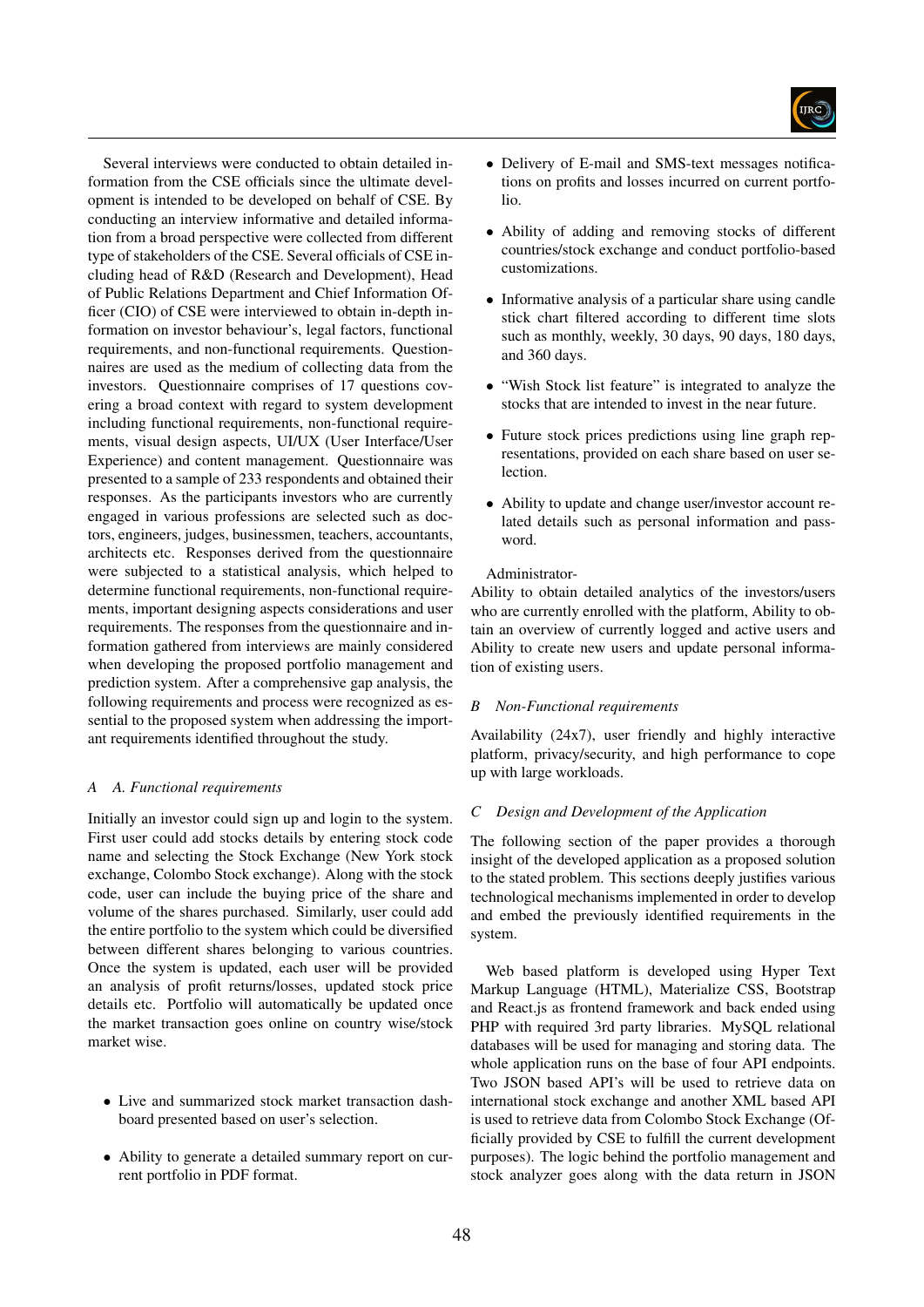

format. Relevant data will be retrieved and passed to data structures where manipulation activities will be carried out and lastly will be stored on the database.

Machine learning based prediction system will be developed and implemented using API driven data sets. Two types of models are developed to provide price prediction categories based on short term (1-7 days) and midterm (15-30 days). For short term predictions stacked Long Short-Term Memory cell (LSTM) model is used to provide the predictions since LSTM is extremely powerful in providing solutions to sequence-based prediction problems by analyzing the past information. As well as for long term predictions Brownian Motion algorithm-based model is developed. Both models will be trained, tested and deployed on Azure Machine learning studio to avoid any difficulties or delays on model processing and rendering. Python language along with supportive libraries such as MatPlot libraries, Tensor Flow (Keras), Pandas Data reader will be used to implement the model training and other model-based manipulation tasks. One of the challenges identified when developing the stock price prediction module is the update factor of the dataset used to train the model. For example, if a particular investor uses the stock prices prediction system today, the dataset should contain yesterday's stock prices related data when training the model as it is used for forecasting the future stock price of a particular stock based on the perspective of today.

[10] In order to perform long-term stock price prediction Brownian motion model is developed using hyperparameters. When conducting the expected formulation of stock prices, a confidence level of 95% is determined. Initially the dataset is retrieved using the Pandas yahoo finance data reader by specifying the stock symbol of the particular stock which is required to be predicted. In order to specify the range of the time period the current date is fetched using **current=datetime.now** () function. Along with current date and time details, current.year-3 is used to specify the starting year of dataset and current.Month and current.Day are used to specify the latest time period which the particular stock related dataset needs to contain. The main parameter from the dataset- "Adjust Close" is mainly used to train the model. After the fetching process the data normalization is performed using logarithm function. On completing the normalization process the following calculations are generated- Mean, Standard deviation, Variance, Volatility and Drift value are calculated. The Brownian motion algorithm along with hyper parameter are applied in order to forecast the stock price after completing the previous computational step. In order to obtain meaningful representations using the Mat plot library a graph is plotted and saved in .PNG format in order to render and display in the portfolio management system once an investor/user requests the prediction results.

Final graph generated using Brownian Motion algorithm on APPLE Inc (AAPL) stock Original stock price and Predicted Output is represented using the Fig 2.

For short term stock price prediction Deep learning Artificial Recurrent Neural Network (RNN) architecture based Long Short-Term Memory (LSTM) model is developed. On elaborating the process of prediction initially using an API driven end point data source named Tiingo is used to download the relevant stock related dataset in CSV format. Every dataset downloaded from Tiingo consists of information related to stock prices ranging from 2016 to present. Accordingly, the following attributes are provided from the dataset which are as follow-symbol, date, close, high, low, open, volume, adjClose, adjHigh, adjLow, adjOpen, adjVolume, divCash and splitFactor.As the main parameter "close" value of the concerned share is used to train the model. In next step the dataset is split as training data and test data in order to avoid overfitting. This will also help to determine the model generalization ability as well. After implementing the splitting process feature scaling process is implemented, since the LSTM is sensitive to the scale of data. Therefore, before model fitting the data are normalized using scikit-learn pre-processing package named Min-Max Scaler and NumPy. One of the advantages of feature scaling could be the increase of performance. Since LSTM expect all the data to be in one specific arrangement using NumPy the data are transformed in to 3D dimension array. Once all the above-mentioned steps are fulfilled the LSTM model could be build using the followings-Keras imports, Sequential-neural network initialization, Dense- to add a densely connected neural network layer, LSTM- to add a Long Short Term Memory layer. After importing the required modules, the model is compiled using popular optimizer named adam and the loss is set as mean squarred error in order to calculate the squared errors mean. Next the model will be fit to run 100 Epoch with the batch size of 64 and verbose 1. Epoch is specified here to define the number of times the learning algorithms would work on the entire training dataset. After completing the model compiling process the future stock prices could be predicted using the test data set. In here some of the actions performed earlier are conducted again such as transforming the new dataset using MinMaxScaler and reshaping the dataset. Inverse\_transform function is used here to obtain the readable format of the stock prices after completing the predictions. Finally using Matplotlib predicted stock prices are visualized. LSTM model prediction developed to Microsoft Corporation (MSFT) stock is shown using the Figure?? .

After completing the development and testing phases the entire project is hosted on Microsoft Azure platform (IaaS, PaaS) deployed and implemented on a virtual machine to ensure the platform performances are guaranteed during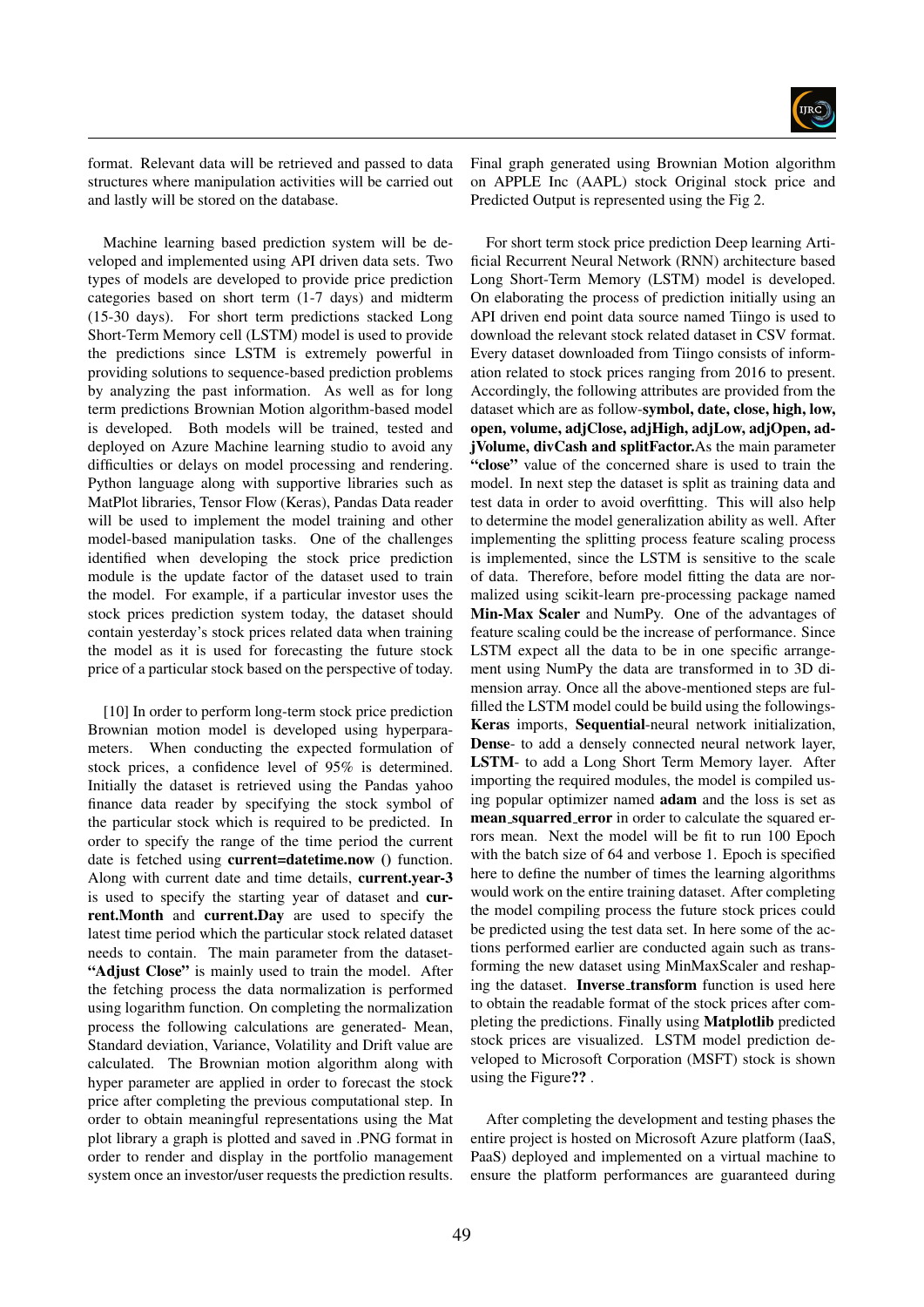



Figure 2 : Apple Stock prediction using Brownian Motion Algorithm Source: Author



times when the workload is at peak. The finalized system architecture is represented using the Figure??.



Source: Author

# V RESULTS AND DISCUSSION

A comprehensive system testing, and evaluation was conducted to verify the results/output of the finally developed system. System testing and user acceptance testing are

conducted on the 95% completed system by the author as well as from the higher officials of CSE. The Fig 5. provides the results of the test conducted on each and every functional component which is developed in the system using manual as well as automation testing mechanisms (e.g.- Selenium and Katalan Studio tools). The sole purpose of system testing, and evaluation is to ensure the reliability of the system and the appropriate arrangement of newly developed functionalities.

On deeply evaluating the stock price prediction module, it was identified that the accuracy rates of the Long Short-Term Model (LSTM) and Brownian Motion algorithmbased stock price prediction model are more than 85% when these models are used to forecast the future stock prices. According to the testing conducted on different types of Stocks using the Brownian motion algorithm-based model the differences are as follows, On Microsoft Corporation (MSFT) stock the difference between the original stock price and predicted stock price was 4.88%. When evaluating the model on Nike Inc (NKE) stock the difference between the original stock price and predicted stock price was 12.1%. On APPLE Inc (AAPL) stock the difference between the original stock price and predicted stock price was 18.51%. It can be concluded that when different types of stocks are tested using the Brownian motion algorithm-based model, the difference between the original stock price and predicted stock price value of these stocks varies based on the type of the stock. Moreover, based on the outcomes of these tests, it is evident that the accuracy rate of Brownian Motion algorithm-based stock price prediction model is generally more than 80%.

| <b>Functional Requirements</b>                                                                                                  | Pass.Fail            | <b>Score</b> |
|---------------------------------------------------------------------------------------------------------------------------------|----------------------|--------------|
|                                                                                                                                 | Investor/User        |              |
| Login and Sign-up Function                                                                                                      | Pass                 | 98%          |
| Live and summarized stock market<br>transaction dashboard                                                                       | Pass                 | 97%          |
| <b>Summary report generated in PDF</b><br>format                                                                                | Pass                 | 95%          |
| Delivery of E-mail and SMS-text<br>notifications on profits and losses<br>incurred                                              | Pass                 | 92%          |
| Ability of adding and removing<br>stocks from portfolio                                                                         | Pass                 | 100%         |
| Informative analysis of a particular<br>share using Candle stick chart                                                          | Pace                 | 100%         |
| Wish Stock list feature                                                                                                         | $P_{\text{max}}$     | 96%          |
| <b>Future Stock prices prediction</b><br>using line graph representations,<br>provided on each share based on<br>user selection | Pass                 | 97%          |
| Ability to modify user/investor<br>account related details                                                                      | $P_{\text{max}}$     | 97%          |
|                                                                                                                                 | <b>Administrator</b> |              |
| Detailed analytics on the<br>investors/users who are currently<br>enrolled with the platform                                    | $P_{\text{max}}$     | 95%          |
| Ability to obtain an overview of<br>currently logged and active users                                                           | $P_{\text{max}}$     | 95%          |
| Ability to create new users and<br>update personal information of<br>existing users                                             | Pass                 | 98%          |

Figure 5 : Test Case Results Source: Author